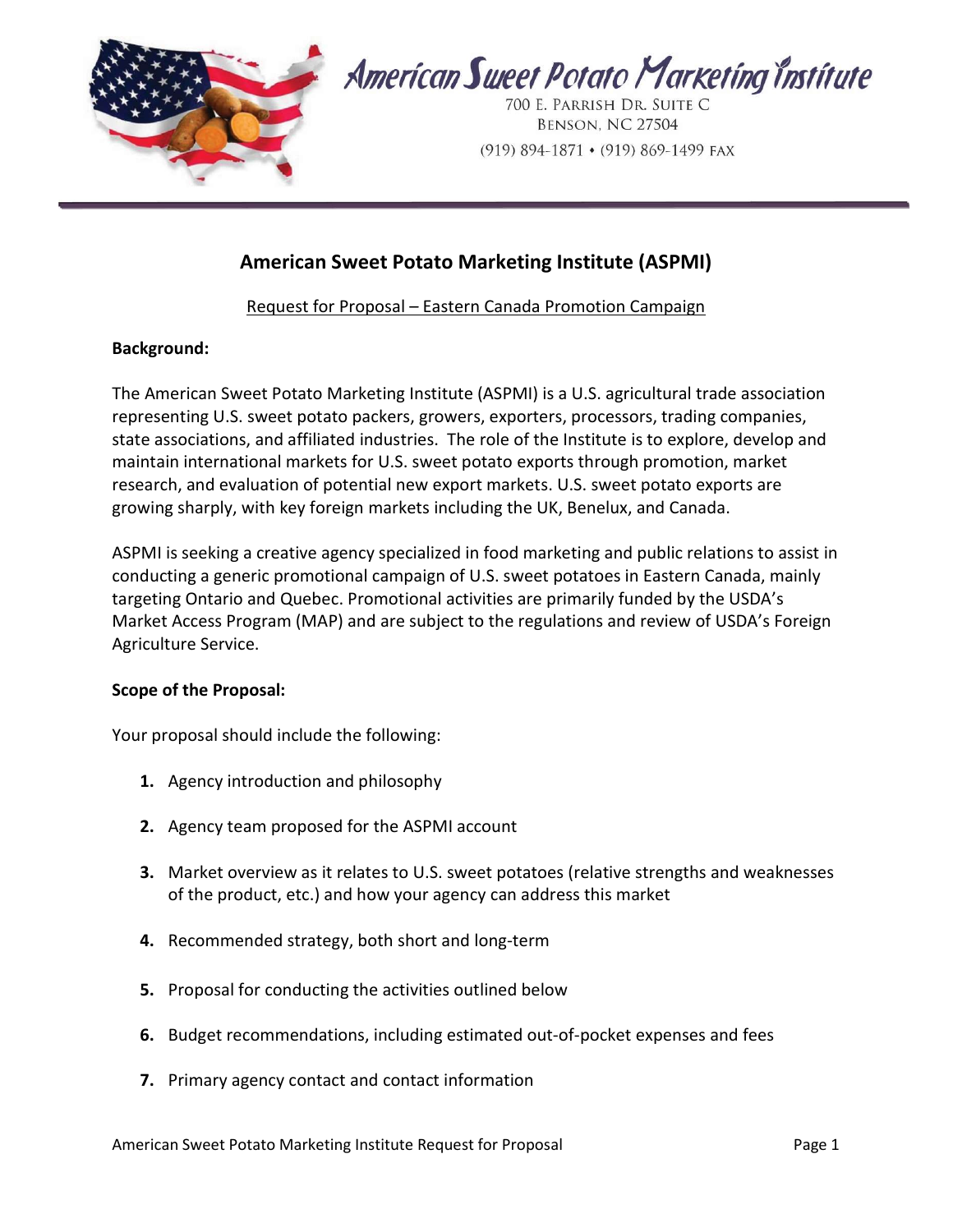- 8. Additional information that would be of assistance (i.e., government relations, current work samples, etc.)
- 9. Statement that working with the Institute construes no conflict of interest with the Agency's other clients or affiliates.

### Specific scope of work:

For the fiscal year July 2022 through June 2023, ASPMI envisions its promotional campaign in Canada encompassing:

- 1. Organizing and promoting product demonstrations/tastings targeting consumers at leading food events in the region.
- 2. Translating, adapting, and producing promotional materials (e.g., recipe cards) for the target market.
- 3. Conducting a media campaign (paid advertising, PR, and social media) targeting consumers in the target market.
- 4. Providing regular updates on consumer and industry trends relevant to the sweet potato trade in the target markets.
- 5. Other promotional tactics that your firm recommends to further expand demand for U.S. sweet potaotes in the region.

#### Selection Criteria

- 1. Knowledge of the Canadian produce trade and foodservice industry.
- 2. Contacts in the target country involved in the produce and sweet potato trade.
- 3. Expertise in creating and executing tracking/reporting public relations plans targeting the food and foodservice trade, including press relations.
- 4. Experience with USDA/FAS cooperator promotion programs.
- 5. Experience in paid media, PR, and social media relevant to the produce and sweet potato industry.
- 6. Experience in developing promotional activities that can be evaluated on a year-to-year basis.